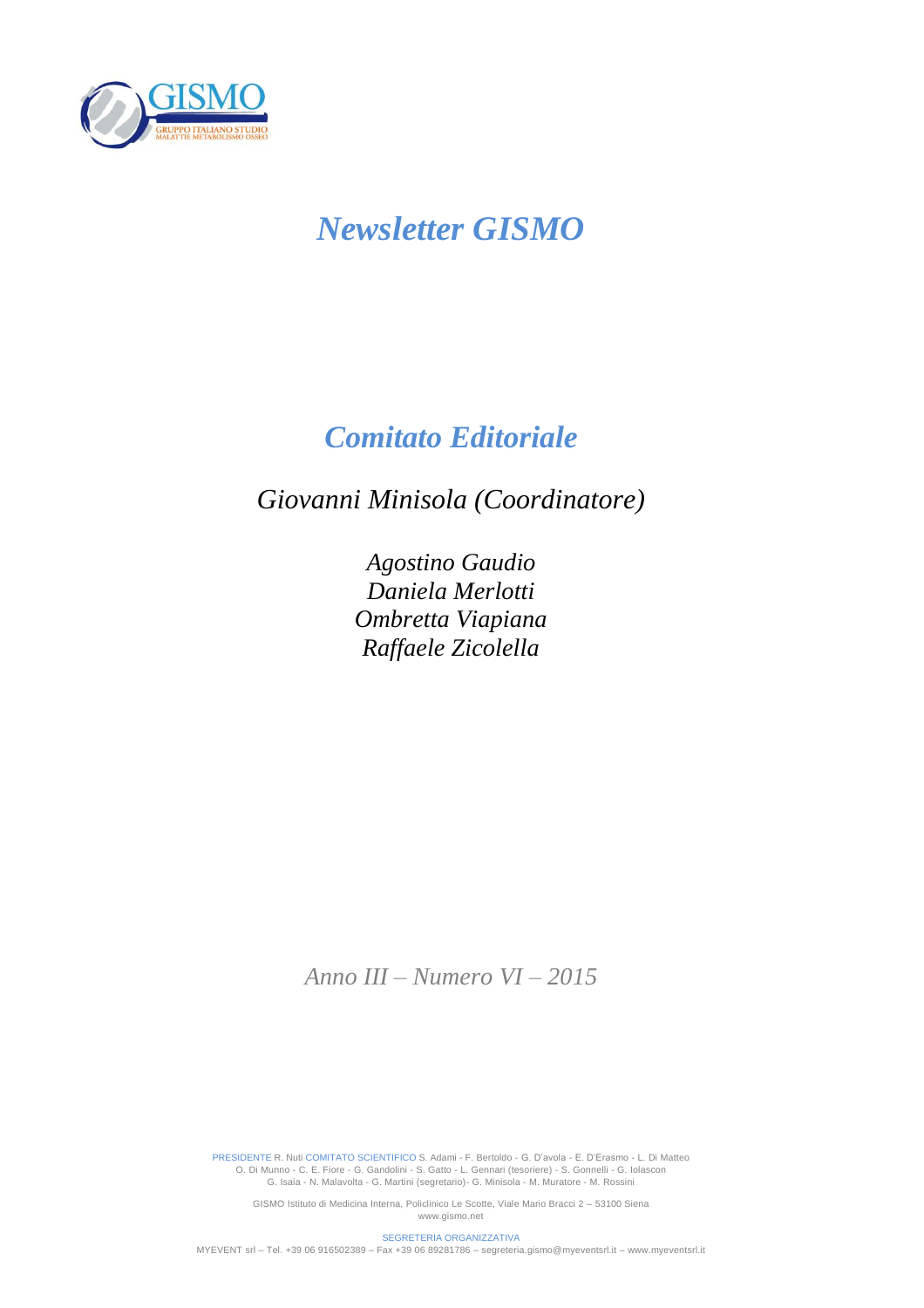

## <span id="page-1-0"></span>INDICE CONTENUTI

## UPDATE SULLA SARCOPENIA

*Lavoro pag 1*

*[Abstract](#page-7-0) pag.6*

*[Commento pag.7](#page-8-0)*

PRESIDENTE R. Nuti COMITATO SCIENTIFICO S. Adami - F. Bertoldo - G. D'avola - E. D'Erasmo - L. Di Matteo<br>O. Di Munno - C. E. Fiore - G. Gandolini - S. Gatto - L. Gennari (tesoriere) - S. Gonnelli - G. Iolascon<br>G. Isaia - N

GISMO Istituto di Medicina Interna, Policlinico Le Scotte, Viale Mario Bracci 2 – 53100 Siena www.gismo.net

SEGRETERIA ORGANIZZATIVA<br>MYEVENT srl – Tel. +39 06 916502389 – Fax +39 06 89281786 – segreteria.gismo@myeventsrl.it – www.myeventsrl.it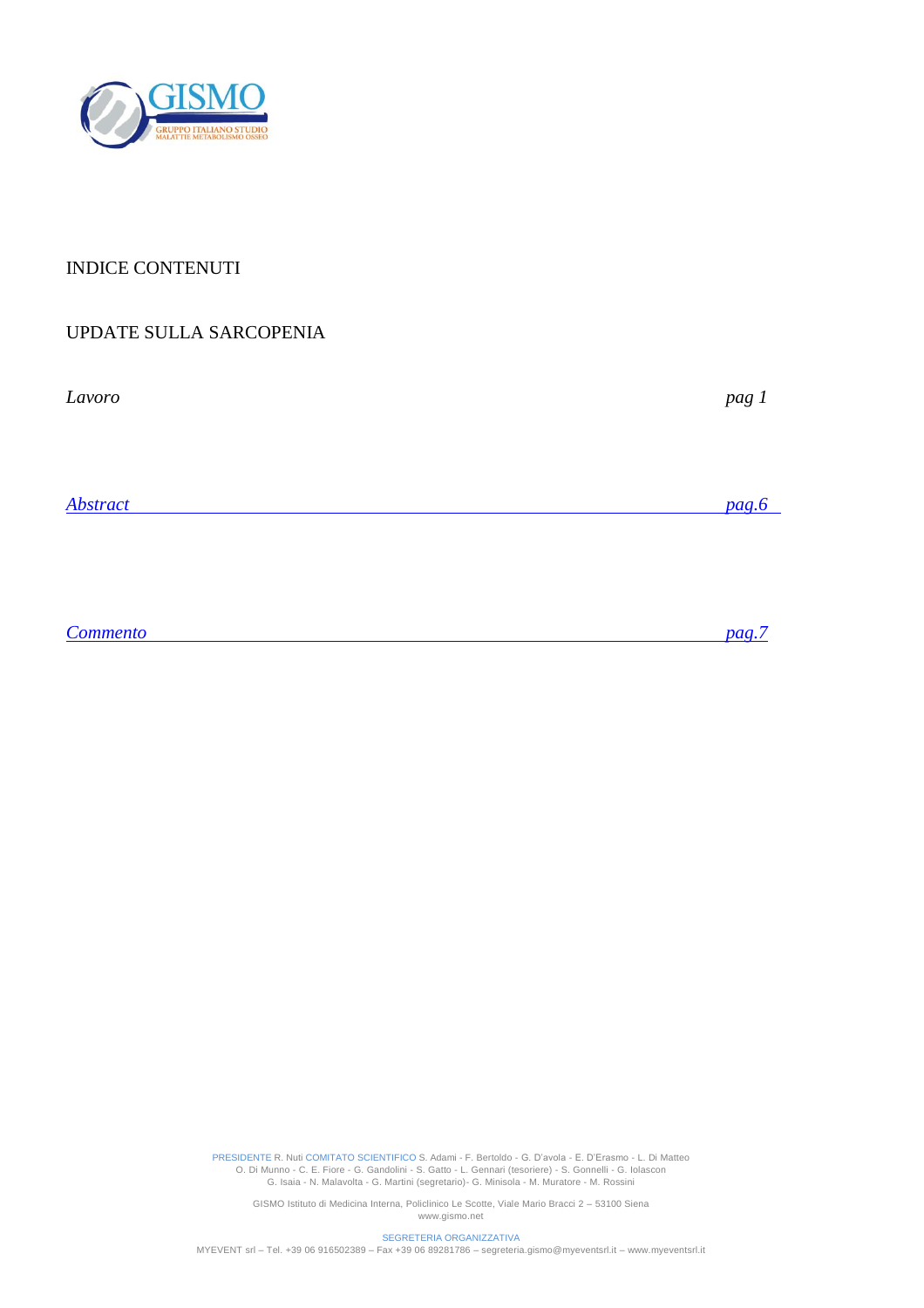## Developing Consensus Criteria for Sarcopenia: An Update

Robert R McLean, $1,2$  and Douglas P Kiel $1,2$ 

<sup>1</sup>Institute for Aging Research, Hebrew SeniorLife, Boston, MA, USA 2 Department of Medicine, Beth Israel Deaconess Medical Center, Harvard Medical School, Boston, MA, USA

#### **ABSTRACT**

© 2015 American Society for Bone and Mineral Research.

KEY WORDS:

#### Introduction

In humans, skeletal muscle mass decreases by almost 50%<br>between ages 20 and 90 years, and muscle strength, which n humans, skeletal muscle mass decreases by almost 50% peaks around age 30 years, is lost at a rate of 15% per decade starting around age 50 years and subsequently accelerates to about 30% per decade at age 70 years.<sup>(1)</sup> These ubiquitous agerelated changes in skeletal muscle are major causes of impaired physical function in older adults, which contributes to mobility  $\overline{d}$  disability, falls, and hospitalizations.<sup>(2–4)</sup> Lower muscle mass and strength are associated with lower bone mineral density,  $(5-7)$ which is consistent with the mechanostat theory of bone loss due to reduced forces of muscle on bone, $^{(8)}$  and with the possibility that there are pleiotropic genes that determine of both bone and muscle tissue integrity.<sup>(9)</sup> Decreased strength is also a primary risk factor for falls,<sup>(10,11)</sup> a common precipitant of osteoporotic fractures. Not surprisingly, there is evidence that low muscle mass and strength are associated with fractures.<sup>(12,13)</sup> Given the important role for age-related muscle impairment in bone health, clinicians should be able to identify those individuals with low muscle mass and strength in order to better assess fracture risk in their patients. Additionally, low muscle mass and weakness are potentially reversible, as it has been shown that even the most frail older adults can demonstrate improvements with exercise interventions.<sup>(14)</sup> Thus, improving muscle health could be an important part of fracture prevention for many older adults.

In contrast to widely-used levels of bone density that reflect reduced bone strength and increased fracture risk, the precise definition of low muscle mass and strength has not been established. The term "sarcopenia" is most often used to describe the age-related reduction in muscle mass and strength, and is commonly considered analogous to osteoporosis. Yet, unlike osteoporosis, which can be diagnosed based on widely accepted clinical criteria,<sup>(15)</sup> sarcopenia is not recognized as a clinical condition. Without a consensus definition of sarcopenia

that can be used across population-based studies, the true global public health impact of age-related loss of muscle mass and strength is unattainable. Further, in the absence of diagnostic criteria for sarcopenia, clinicians have no guidance on how to identify older adults with clinically meaningful low muscle mass or strength. This conundrum is compounded by the recognition that even if sarcopenia could be identified, treatment options are currently limited because the absence of sarcopenia criteria is also a major hindrance to the development of new muscle function–promoting therapies. There are several therapies directed to sarcopenia that are in the pipeline (eg, myostatin inhibitors and type II activin receptor inhibitors, follistatin, selective androgen receptor modulators [SARMs], angiotensin-converting-enzyme [ACE] inhibitors, ghrelin mimetics) at several pharmaceutical companies, yet clinical trials are challenging to conduct because there are no criteria to identify potential participants, and there are no validated, clinically appropriate sarcopenia endpoints for assessment of efficacy. Without the ability to recognize or treat sarcopenia, a key aspect of fracture prevention remains elusive. The field of aging research could help to fill this gap because there is currently a major push to establish consensus criteria for a diagnosis of sarcopenia, a critical step for its recognition as a clinical condition. Recent work holds promise that we are coming ever closer to reaching this goal.

The concept of sarcopenia has steadily evolved since it was first introduced by Irwin Rosenberg<sup>(16)</sup> in 1988 when he stated that the most dramatic and significant age-related physical decline was the loss of lean body mass. Dr. Rosenberg felt that this phenomenon was largely overlooked in the aging field, and should be named in order to gain the recognition it rightfully deserved. He suggested the term "sarcopenia," which is Greek for "poverty of the flesh." Although at that time he could not offer a specific definition of sarcopenia, Dr. Rosenberg did succeed in bringing greater attention to the field because the number of studies focusing on "sarcopenia" proliferated in the

Received in original form February 2, 2015; revised form February 15, 2015; accepted February 17, 2015. Accepted manuscript online March 3, 2015. Address correspondence to: Robert R McLean, DSc, MPH, Hebrew SeniorLife Institute for Aging Research, 1200 Centre Street, Boston, MA 02131, USA. E-mail: rmclean@hsl.harvard.edu

Journal of Bone and Mineral Research, Vol. 30, No. 4, April 2015, pp 588–592 DOI: 10.1002/jbmr.2492

© 2015 American Society for Bone and Mineral Research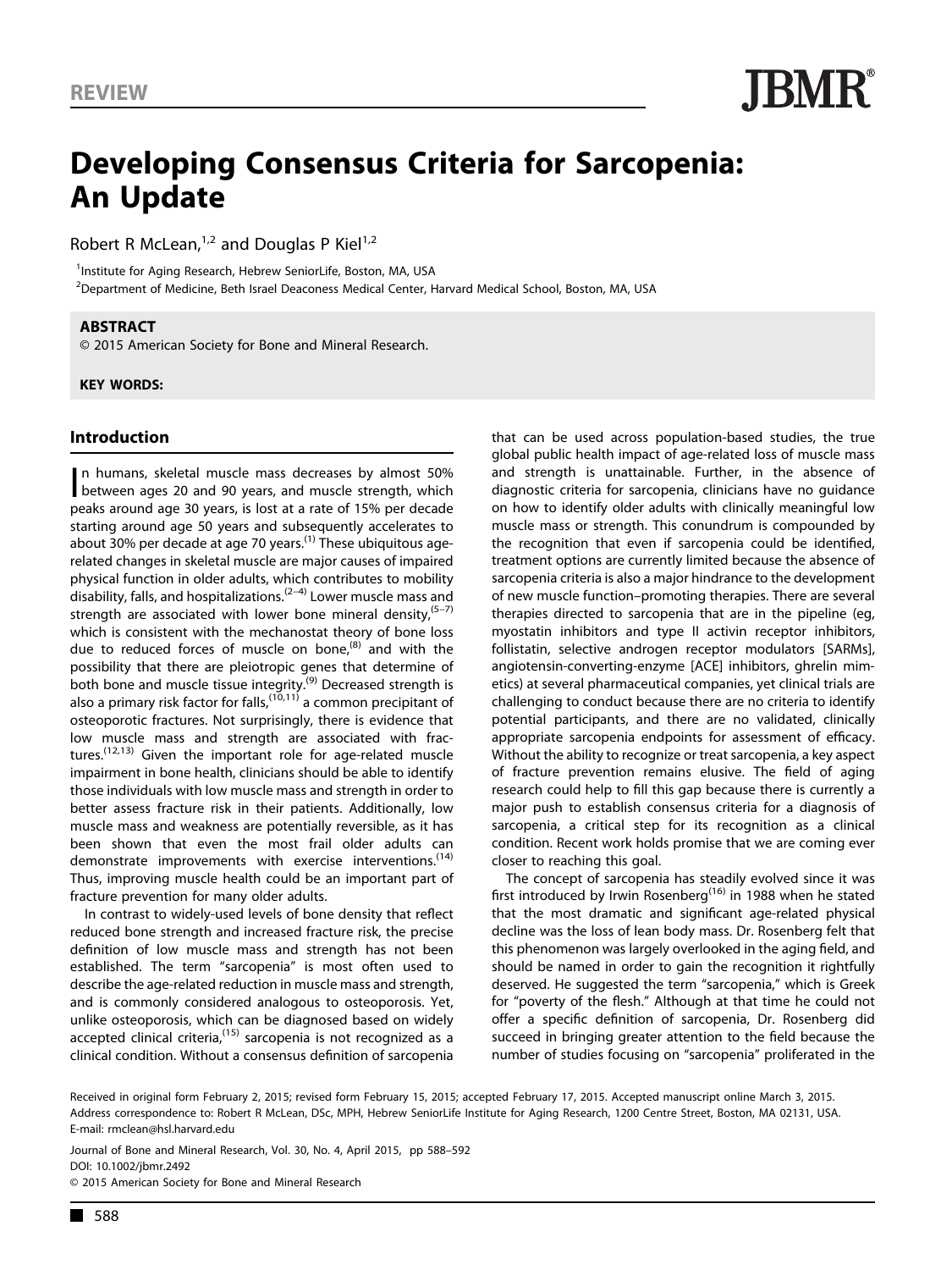1990s. Baumgartner and colleagues $(17)$  were the first to propose a method for identifying sarcopenia based on measures of lean mass obtained by dual-energy X-ray absorptiometry (DXA). Among older adults participating in the New Mexico Aging Process Study (NMAPS), sarcopenia was operationalized as "low relative muscle mass." Because absolute lean mass is highly correlated with height, relative muscle mass was calculated as appendicular skeletal muscle mass (sum of lean mass in the arms and legs) divided by height squared. The investigators defined sarcopenia as a relative muscle mass more than two standard deviations below the sex-specific means of a reference population consisting of adults aged 18 to 40 years participating in the Rosetta Study. In cross-sectional analyses of the NMAPS older adults, sarcopenia prevalence increased with age, up to more than 50% in adults aged 80 years and older, and was associated with higher rates of self-reported physical disability. The article by Baumgartner and colleagues<sup> $(17)$ </sup> was among the first to highlight the potential public health impact of sarcopenia, and their DXA-based definition of sarcopenia was subsequently used in several epidemiologic studies, including a study by Janssen and colleagues<sup> $(18)$ </sup> that attributed approximately \$18 billion in U.S. healthcare expenditures to sarcopenia in the year 2000.

Though this definition of sarcopenia has since been used in several subsequent epidemiologic studies, it possesses some important limitations. Although DXA has good accuracy, aging is associated with accumulation of water and deposition of fibrous tissue in muscle, both of which may lead to overestimation of lean mass in older adults.<sup>(19)</sup> Furthermore, although the lean mass-based operational sarcopenia definition was based on the conceptual framework that the age-related decline in muscle strength was due to a parallel decline in muscle mass, as the sarcopenia field progressed studies showed that the agerelated loss of strength outpaces the loss of mass.<sup>(20)</sup> Thus, although muscle mass is an important determinant of muscle strength,<sup>(21,22)</sup> age-related loss of muscle mass only partially explained loss of muscle strength. Given the modest correlation between age-related changes in muscle mass and strength, Manini and Clark<sup> $(23)$ </sup> suggested that different terms be used for these apparently independent phenomena: "sarcopenia" to describe the loss of mass, as originally done by Baumgartner and colleagues, $^{(17)}$  and "dynapenia" to describe the loss of strength. Furthermore, in an informal meta-analysis of the existing literature, they demonstrated that low lean mass was generally a poor predictor of impaired physical performance, functional limitation, and physical disability, whereas muscle weakness was more consistently associated with greater risk of these outcomes.<sup> $(23)$ </sup> Clearly, a definition of sarcopenia based on muscle mass alone is insufficient for identifying older adults with clinically meaningful age-related changes in skeletal muscle, and this realization has become a key concept among the latest efforts to develop consensus criteria.

Several groups of experts have convened in recent years with the goal of establishing consensus diagnostic criteria for sarcopenia, $(24-27)$  and a common theme has emerged across all their recommendations: a diagnosis of sarcopenia should include both low muscle mass and poor muscle function, indicated by either low muscle strength or impaired physical performance, such as slow gait speed. These efforts were a significant step forward in arriving at a definition for sarcopenia as a clinical condition, yet they were limited in that recommendations for low lean mass and muscle weakness were based on review of the literature and expert opinion, not

on empirical evidence. In particular, across all the proposed sarcopenia definitions, the suggested cut-points for low lean mass were based solely on the statistical characteristics of the lean mass distribution within a single population (eg, the Baumgartner and colleagues<sup>(17)</sup> criteria). Although such cutpoints are likely to identify those older adults with the lowest lean mass, it is not clear that they are meaningful for the important outcomes of muscle strength and function, which are more directly related to physical performance. Furthermore, none of the prior recommended sarcopenia criteria were validated for their ability to predict any clinical outcomes that may be relevant to age-related loss of muscle mass and strength, such as mobility disability, fractures, and mortality.

The latest proposed diagnostic criteria for sarcopenia are a significant step forward for the field because they were developed to overcome these important gaps in knowledge. The Foundation for the National Institutes of Health (FNIH) Sarcopenia Project recently published a series of five manuscripts<sup> $(28-32)$ </sup> describing the rationale, methods, and recommendations resulting from a years-long effort supported by the FNIH Biomarkers Consortium, a public-private collaboration involving representatives from the NIH (National Institute on Aging, National Institute of Arthritis and Musculoskeletal and Skin Diseases), the U.S. Food and Drug Administration, academia, and the pharmaceutical industry. The goal of the project was to gather together previously collected data from multiple, diverse cohorts of older adults, including both observational studies and randomized trials, with longitudinal measures of muscle mass and function, to conduct analyses to develop definitions of muscle weakness and low lean mass that were clinically oriented, evidence-based, and empirically derived.

Toward this overarching goal, the Sarcopenia Project used an approached based on the paradigm of clinicians making a differential diagnosis that would identify, among older adults with physical limitations, those who are physically limited because they are weak, and those who are weak because they have low muscle mass (Fig. 1). This is based on the understanding that muscle weakness is just one among many causes of physical limitation among older adults, and that there are many causes of muscle weakness apart from low muscle mass. In using this approach, the Sarcopenia Project was poised to answer two primary questions: (1) What is a clinically important degree of muscle weakness for older adults? and (2) Among older adults who are weak, for which ones is low lean mass a treatable contributing cause?

To answer these questions, the Sarcopenia Project set two specific aims: (1) determine a level of muscle weakness associated with mobility disability (clinically relevant muscle weakness) and (2) determine a degree of muscle mass that identifies muscle weakness (clinically relevant low lean mass). In order to validate the criteria for predicting clinically relevant outcomes, a third aim was designed to determine, among older adults without mobility disability, whether the criteria for muscle weakness and low lean mass are associated with incident mobility impairment.

The Sarcopenia Project assembled data from eight observational cohort studies of older adults: (1) Age, Gene/Environment Susceptibility-Reykjavik Study; (2) Boston Puerto Rican Health Study; (3) Framingham Heart Study; (4) Health Aging and Body Composition Study; (5) Invecchiare in Chianti; (6) Osteoporotic Fractures in Men Study; (7) Rancho Bernardo Study; and (8) Study of Osteoporotic Fractures. Also included was a set of six clinical trials of various interventions aimed at improving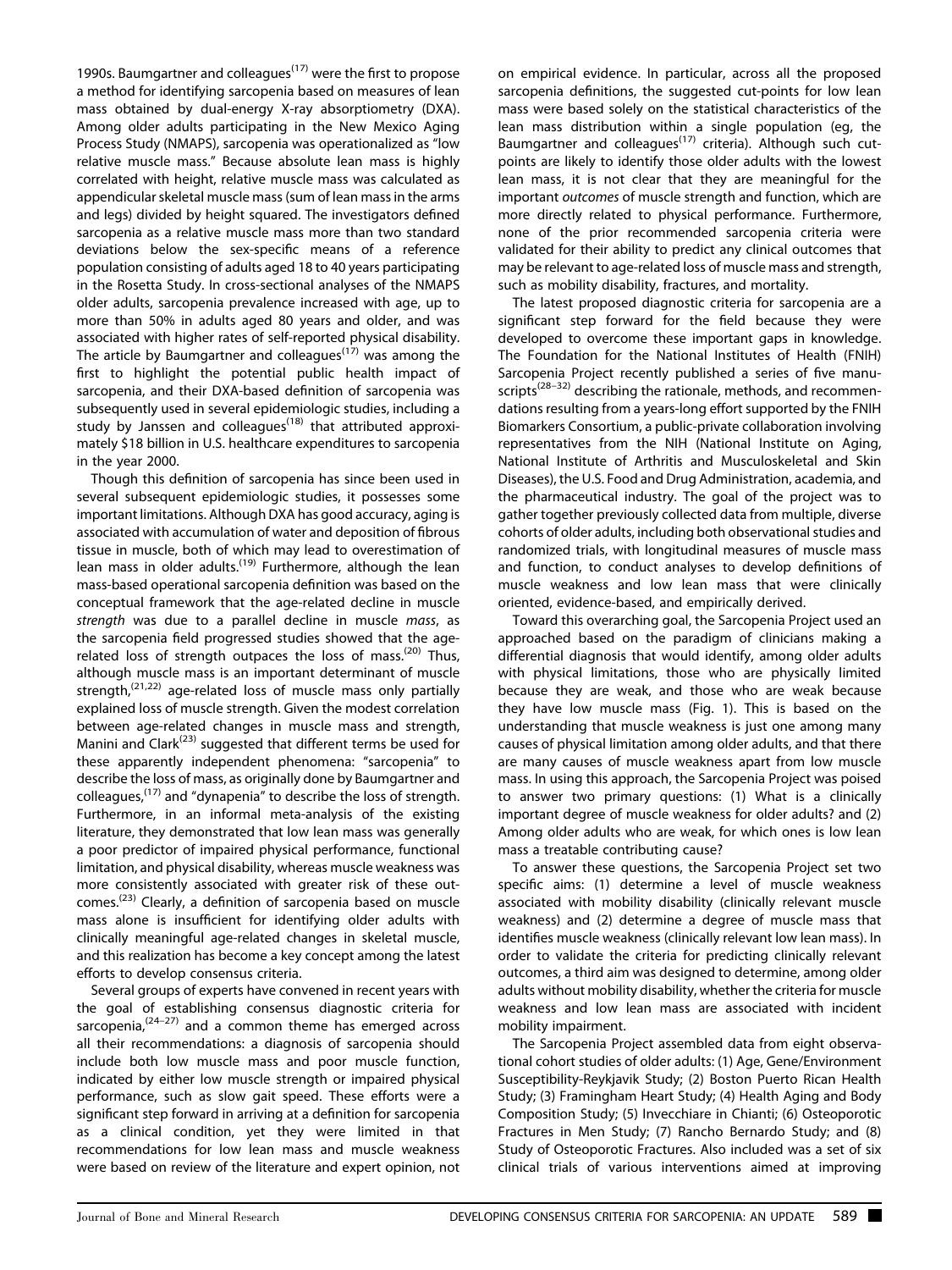

Fig. 1. The conceptual framework for the FNIH Sarcopenia Project, based on a clinical paradigm of identifying, among older adults with mobility limitation, those who are limited because they are weak, and those who are weak because they have low lean mass (reprinted with permission from Studenski and colleagues<sup>(28)</sup>).

physical function, conducted at the University of Connecticut. Data from over 26,000 men and women aged 65 years and older were available for inclusion in analyses, and individual-level data were pooled across studies to address the project's aims. For the first aim of the project, classification and regression trees analysis (CART) was used to obtain sex-specific cut-points of hand grip strength that discriminate individuals with mobility impairment, defined as gait speed less than  $0.8 \text{ m/s}$ . The investigators noted that whereas CART analyses identified cutpoints of absolute grip strength for both sexes, grip strength standardized to body mass index (BMI) provided a marginally better fit in women. CART was again used in the second aim to derive cut-points for appendicular lean mass, measured by DXA, that are associated with weakness defined by the cut-points calculated in the first aim.<sup>(30)</sup> When several measures of lean mass, both absolute and adjusted for body size, were included simultaneously in the CART model, absolute appendicular lean mass emerged as the single best discriminator of weakness (low grip strength). Sensitivity analyses also indicated that obesity influences the relation between lean mass and muscle strength, thus alternate cut-points were derived for appendicular lean mass standardized to BMI as a discriminator of weakness. In the third aim—validation analyses among older adults without current mobility impairment (gait speed  $< 0.8$  m/s)-those classified as having low absolute grip strength at baseline had twice the risk for developing mobility impairment over 3 years of follow-up (men: odds ratio  $[OR] = 2.31$ , 95% confidence interval  $[C] = 1.34$  to 3.99; women OR = 1.99, 95% CI = 1.23 to 3.21), and there was a similar association for those with low grip strength

standardized to BMI (men:  $OR = 3.28$ , 95% CI = 1.92 to 5.59; women:  $OR = 2.54$ , 95%  $CI = 1.10$  to 5.83). Low appendicular lean mass standardized to BMI was associated with a more modest increased risk for mobility impairment compared to low grip strength (men:  $OR = 1.58$ , 95%  $Cl = 1.12$  to 2.25; women:  $OR = 1.81$ , 95% CI  $= 1.14$  to 2.87), whereas low absolute appendicular lean mass was not associated with mobility impairment.<sup>(31)</sup> Among those classified as weak by the low grip strength criteria, the risk for mobility limitation did not differ between those with and without low lean mass, indicating that weakness is the primary determinant of future mobility problems. Nevertheless, the investigators noted that among those with weakness there was likely a subgroup for whom low lean mass was the underlying cause of their weakness, and these individuals could be targeted for treatment with therapies that increase muscle mass. Thus, the Sarcopenia Project recommended a set of sex-specific, derived cut-points for low absolute grip strength and low appendicular lean mass standardized to BMI as potential criteria for clinically relevant weakness and low lean mass, respectively, in older men and women (Table 1).

The FNIH Sarcopenia Project recommendations are a significant advancement for the sarcopenia field. They are the first data-driven criteria, based on their relations with a clinical outcome (slow gait speed) that is directly relevant to muscle impairment. Also, these criteria are perhaps the most generalizable to date, because pooling data across multiple cohorts for analyses yielded large sample sizes representing a wide range of community-dwelling older adults. The FNIH Sarcopenia Project investigators envisioned that their recommended criteria could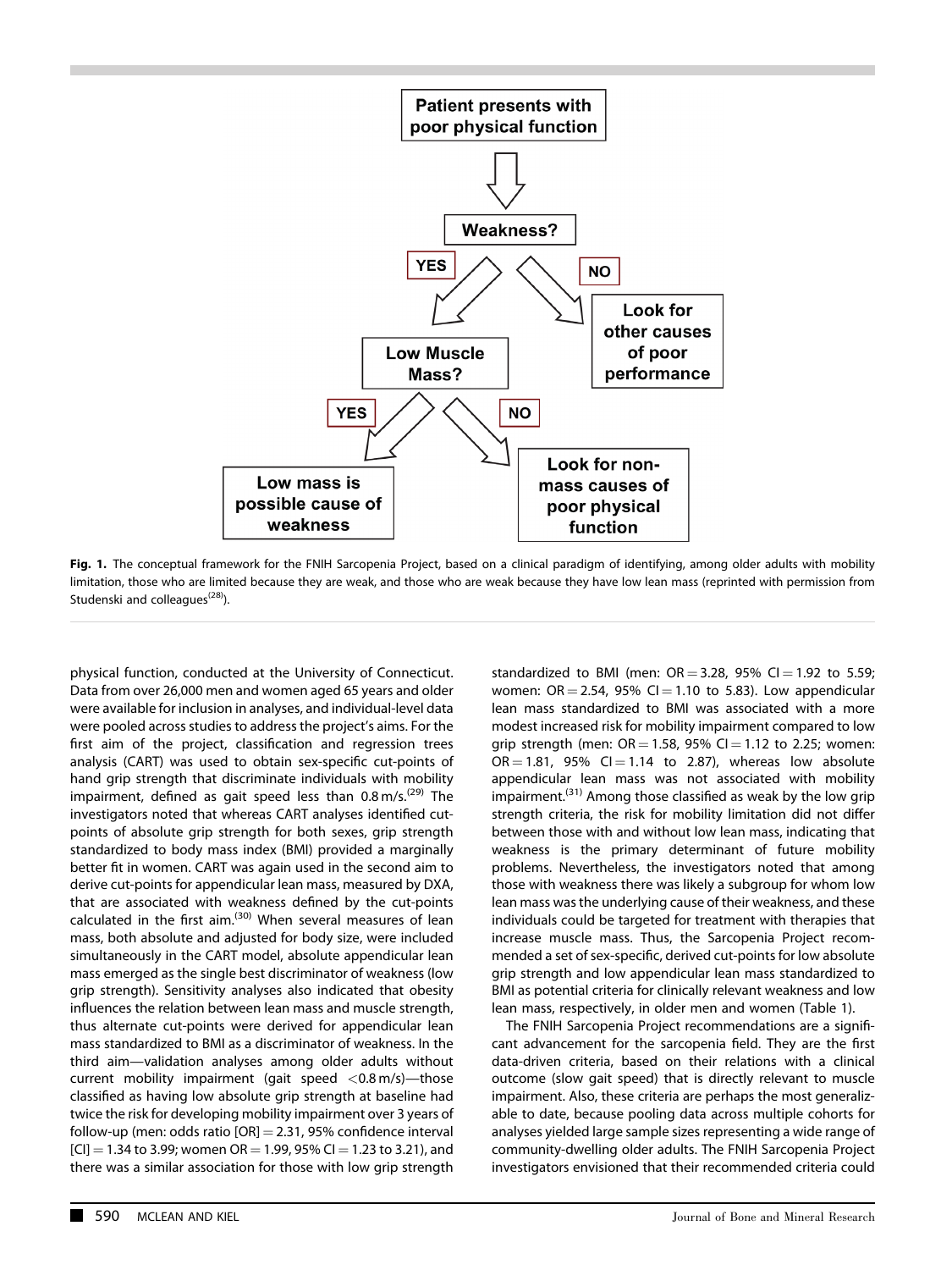| Criterion       | Measure                                     | Cut-point    |              |
|-----------------|---------------------------------------------|--------------|--------------|
|                 |                                             | Men          | Women        |
| Primary         |                                             |              |              |
| Weakness        | Hand grip strength                          | $<$ 26 kg    | $<$ 16 kg    |
| Low muscle mass | Appendicular lean mass (DXA) divided by BMI | $<$ 0.789    | < 0.512      |
| Alternate       |                                             |              |              |
| Weakness        | Hand grip strength divided by BMI           | <1.0         | < 0.56       |
| Low muscle mass | Appendicular lean mass (DXA)                | $<$ 19.75 kg | $<$ 15.02 kg |

 $FNIH = Foundation$  for the National Institutes of Health.

be used to identify participants for trials of interventions for both treatment and prevention of mobility limitations in older adults with weakness and low lean mass.

Still, the Sarcopenia Project investigators acknowledged that there remain important questions which could not be addressed by their work. The Project focused on gait speed as the primary measure of mobility limitation, mainly due to challenges in harmonizing available variables across the previously collected data sets from the different studies, most of which were not designed specifically to study sarcopenia. Other clinically relevant outcomes, such as falls, fractures, and hospitalizations, should be examined. Another complication which arose from pooling data from multiple studies was that different tools were used to measure the individual components of the sarcopenia definition. Recent work has showed that the prevalence of low lean mass or weakness depends on the method of assessment,  $(33)$  thus further work is needed to reach a consensus on the diagnostic tools used to diagnose sarcopenia. The prevalence of mobility impairment was quite low in the participating cohorts, because these studies tended to include mostly older adults robust enough to participate in research studies. It is likely that the relations of muscle mass and strength with mobility impairment differ in more frail older adults and in special clinical populations. Data on nonwhites was too sparse to examine potential differences among racial and ethnic groups. In Sarcopenia Project analyses, fat mass was recognized as an important modifier of the relation between lean mass and muscle strength. The importance of fat mass was first demonstrated by Newman and colleagues,<sup>(34)</sup> who built upon the work by Baumgartner and colleagues<sup>(17)</sup> and proposed that when assessing sarcopenia, measures of lean mass should be adjusted for both height and fat mass. Additionally, the concept of defining "sarcopenic-obesity," the coexistence of low lean mass and high fat mass, has gained widespread attention in recent years because it may describe a an extreme state of impaired body composition that is more strongly associated with functional limitations than low lean mass alone.<sup>(35,36)</sup> FNIH investigators speculated that fat mass could explain important gender differences in thresholds for low muscle mass and strength. The role of fat mass is clearly an area that warrants further investigation. The influence of the proposed criteria on other relevant outcomes should be explored, including falls, fractures, and hospitalizations. Also muscle quality, operationalized as strength per unit of muscle mass,  $(37)$  should be considered as an alternate indicator of muscle status. Finally, only grip strength was considered in analyses, yet strength of the lower extremities is more directly associated with mobility limitations. Given these remaining

gaps in knowledge, the FNIH Sarcopenia Project investigators envisioned their recommendations as a foundation upon which future work may be done to refine these criteria for eventual use in clinical practice.

What are the next steps needed to establish consensus diagnostic criteria for sarcopenia? Many of the abovementioned limitations can be addressed using either additional existing data sources or new studies designed to answer these specific questions, and such efforts are currently in development. This work will be critical for further honing the current recommendations to establish clear and specific criteria for clinically relevant weakness and low lean mass, and to determine the most appropriate clinical outcomes. Once these are set, the next challenge is to gain consensus within the medical community, which will come about through collaboration among researchers, clinicians, and regulators. Efforts toward this goal are currently being spearheaded by the Aging in Motion Coalition (http://www.aginginmotion.org), a group of organizations representing a broad range of stakeholders in the sarcopenia field, including patient groups, scientific organizations, and healthcare providers. As one of their primary undertakings, the Coalition recently submitted a proposal to the Centers for Disease Control and Prevention for the establishment of an International Classification of Diseases, Tenth Revision (ICD-10) code for sarcopenia. A unique code for diagnosing sarcopenia would be a significant advancement for the sarcopenia field.

As discussed earlier in this article, consensus diagnostic criteria for sarcopenia could also be an important advancement for the bone field. A definition of sarcopenia would allow clinicians to consider muscle health in their assessment of fracture risk. The inclusion of sarcopenia as an additional risk factor in fracture prediction tools such as Fracture Risk Assessment Tool (FRAX) could potentially improve model performance.(38,39) Furthermore, a consensus definition would advance the development of pharmacological therapies for muscle, which would provide clinicians with additional treatment options for preventing fractures in weak older adults.

In conclusion, the evolution of the field of sarcopenia has progressed significantly over the past decade, yet it continues to lag behind the clinical assessment, treatment, and outcomes that have been well-established in the field of osteoporosis. With ongoing FNIH activities in the Biomarkers Consortium, further refinements of sarcopenia criteria are expected. This will further advance the field, and bring this important contributor to agerelated falls, fractures, and disability into the mainstream of clinical care, pharmacologic interventions, and nonpharmacologic interventions, and ultimately to a better quality of life with aging.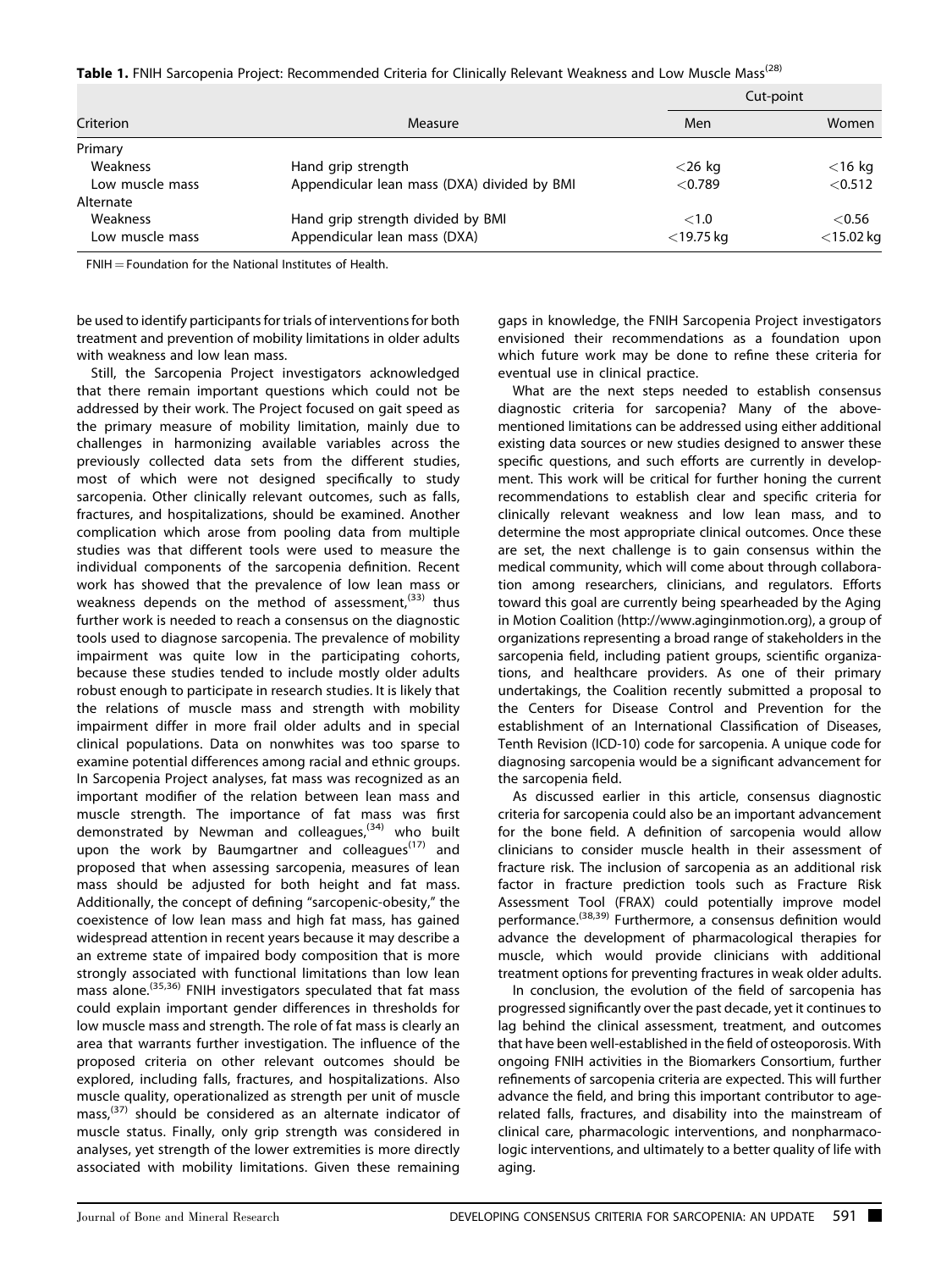#### **Disclosures**

RRM and DPK served as investigators on the FNIH Sarcopenia Project. DPK has received grants from Eli Lilly, Amgen, and Merck Sharp & Dohme, and has served on scientific advisory boards for Eli Lilly, Amgen, Novartis, and Merck Sharp & Dohme.

#### References

- 1. [No authors listed]. American College of Sports Medicine Position Stand. Exercise and physical activity for older adults. Med Sci Sports Exerc. 1998;30:992–1008.
- 2. Visser M, Goodpaster BH, Kritchevsky SB, et al. Muscle mass, muscle strength, and muscle fat infiltration as predictors of incident mobility limitations in well-functioning older persons. J Gerontol A Biol Sci Med Sci. 2005;60:324–33.
- 3. Xue QL, Walston JD, Fried LP, Beamer BA. Prediction of risk of falling, physical disability, and frailty by rate of decline in grip strength: the women's health and aging study. Arch Intern Med. 2011;171:1119–21.
- 4. Penninx BW, Ferrucci L, Leveille SG, Rantanen T, Pahor M, Guralnik JM. Lower extremity performance in nondisabled older persons as a predictor of subsequent hospitalization. J Gerontol A Biol Sci Med Sci. 2000;55:M691–7.
- 5. Khosla S, Atkinson EJ, Riggs BL, Melton LJ 3rd. Relationship between body composition and bone mass in women. J Bone Miner Res. 1996;11:857–63.
- 6. Proctor DN, Melton LJ, Khosla S, Crowson CS, O'Connor MK, Riggs BL. Relative influence of physical activity, muscle mass and strength on bone density. Osteoporos Int. 2000;11:944–52.
- 7. Harris SS, Dawson-Hughes B. Weight, body composition, and bone density in postmenopausal women. Calcif Tissue Int. 1996;59:4 28–32.
- 8. Frost HM. Bone's mechanostat: a 2003 update. Anat Rec A Discov Mol Cell Evol Biol. 2003;275:1081–101.
- 9. Huang J, Hsu YH, Mo C, et al. METTL21C is a potential pleiotropic gene for osteoporosis and sarcopenia acting through the modulation of the NF-kappaB signaling pathway. J Bone Miner Res. 2014;29:1531–40.
- 10. Moreland JD, Richardson JA, Goldsmith CH, Clase CM. Muscle weakness and falls in older adults: a systematic review and metaanalysis. J Am Geriatr Soc. 2004;52:1121–9.
- 11. Lamb SE, McCabe C, Becker C, Fried LP, Guralnik JM. The optimal sequence and selection of screening test items to predict fall risk in older disabled women: the Women's Health and Aging Study. J Gerontol A Biol Sci Med Sci. 2008;63:1082–8.
- 12. NguyenT,SambrookP,KellyP,etal.Predictionofosteoporoticfractures by postural instability and bone density. BMJ. 1993;307:1111–5.
- 13. Lang T, Cauley JA, Tylavsky F, Bauer D, Cummings S, Harris TB. Computed tomographic measurements of thigh muscle crosssectional area and attenuation coefficient predict hip fracture: the health, aging, and body composition study. J Bone Miner Res. 2010;25:513–9.
- 14. Fiatarone MA, O'Neill EF, Ryan ND, et al. Exercise training and nutritional supplementation for physical frailty in very elderly people. N Engl J Med. 1994;330:1769–75.
- 15. Cosman F, de Beur SJ, LeBoff MS, et al. Clinician's Guide to Prevention and Treatment of Osteoporosis. Osteoporos Int. 2014;25:2359–81.
- 16. Rosenberg IH. Summary comments. Am J Clin Nutr. 1989;50:1231–3.
- 17. Baumgartner RN, Koehler KM, Gallagher D, et al. Epidemiology of sarcopenia among the elderly in New Mexico. Am J Epidemiol. 1998;147:755–63.
- 18. Janssen I, Shepard DS, Katzmarzyk PT, Roubenoff R. The healthcare costs of sarcopenia in the United States. J Am Geriatr Soc. 2004; 52:80–5.
- 19. Proctor DN, O'Brien PC, Atkinson EJ, Nair KS. Comparison of techniques to estimate total body skeletal muscle mass in people of different age groups. Am J Physiol. 1999;277:E489–95.
- 20. Delmonico MJ, Harris TB, Visser M, et al. Longitudinal study of muscle strength, quality, and adipose tissue infiltration. Am J Clin Nutr. 2009;90:1579–85.
- 21. Reed RL, Pearlmutter L, Yochum K, Meredith KE, Mooradian AD. The relationship between muscle mass and muscle strength in the elderly. J Am Geriatr Soc. 1991;39:555–61.
- 22. Hughes VA, Frontera WR, Wood M, et al. Longitudinal muscle strength changes in older adults: influence of muscle mass, physical activity, and health. J Gerontol A Biol Sci Med Sci. 2001;56:B209–17.
- 23. Manini TM, Clark BC. Dynapenia and aging: an update. J Gerontol A Biol Sci Med Sci. 2012;67:28–40.
- 24. Muscaritoli M, Anker SD, Argiles J, et al. Consensus definition of sarcopenia, cachexia and pre-cachexia: joint document elaborated by Special Interest Groups (SIG) "cachexia-anorexia in chronic wasting diseases" and "nutrition in geriatrics". Clin Nutr. 2010; 29:154–9.
- 25. Cruz-Jentoft AJ, Baeyens JP, Bauer JM, et al. Sarcopenia: European consensus on definition and diagnosis: Report of the European Working Group on Sarcopenia in Older People. Age Ageing. 2010;39:412–23.
- 26. Fielding RA, Vellas B, Evans WJ, et al. Sarcopenia: an undiagnosed condition in older adults. Current consensus definition: prevalence, etiology, and consequences. International Working Group on Sarcopenia. J Am Med Dir Assoc. 2011;12:249–56.
- 27. Morley JE, Abbatecola AM, Argiles JM, et al. Sarcopenia with limited mobility: an international consensus. J Am Med Dir Assoc. 2011;12:403–9.
- 28. Studenski SA, Peters KW, Alley DE, et al. The FNIH sarcopenia project: rationale, study description, conference recommendations, and final estimates. J Gerontol A Biol Sci Med Sci. 2014;69:547–58.
- 29. Alley DE, Shardell MD, Peters KW, et al. Grip strength cutpoints for the identification of clinically relevant weakness. J Gerontol A Biol Sci Med Sci. 2014;69:559–66.
- 30. Cawthon PM, Peters KW, Shardell MD, et al. Cutpoints for low appendicular lean mass that identify older adults with clinically significant weakness. J Gerontol A Biol Sci Med Sci. 2014;69:567–75.
- 31. McLean RR, Shardell MD, Alley DE, et al. Criteria for clinically relevant weakness and low lean mass and their longitudinal association with incident mobility impairment and mortality: the foundation for the National Institutes of Health (FNIH) sarcopenia project. J Gerontol A Biol Sci Med Sci. 2014;69:576–83.
- 32. Dam TT, Peters KW, Fragala M, et al. An evidence-based comparison of operational criteria for the presence of sarcopenia. J Gerontol A Biol Sci Med Sci. 2014;69:584–90.
- 33. Beaudart C, Reginster JY, Slomian J, et al. Estimation of sarcopenia prevalence using various assessment tools. Exp Gerontol. 2015; 61:31–7.
- 34. Newman AB, Kupelian V, Visser M, et al. Sarcopenia: alternative definitions and associations with lower extremity function. J Am Geriatr Soc. 2003;51:1602–9.
- 35. Dufour AB, Hannan MT, Murabito JM, Kiel DP, McLean RR. Sarcopenia definitions considering body size and fat mass are associated with mobility limitations: The Framingham Study. J Gerontol A Biol Sci Med Sci. 2013;68(2):168–74.
- 36. Baumgartner RN. Body composition in healthy aging. Ann N Y Acad Sci. 2000;904:437–48.
- 37. Goodpaster BH, Park SW, Harris TB, et al. The loss of skeletal muscle strength, mass, and quality in older adults: the health, aging and body composition study. J Gerontol A Biol Sci Med Sci. 2006;61: 1059–64.
- 38. Masud T, Binkley N, Boonen S, Hannan MT; FRAX $(\mathbb{R})$  Position Development Conference Members. Official Positions for FRAX $^{18}$ clinical regarding falls and frailty: can falls and frailty be used in FRAX<sup>®</sup>? From Joint Official Positions Development Conference of the International Society for Clinical Densitometry and International Osteoporosis Foundation on FRAX<sup>®</sup>. J Clin Densitom. 2011;14: 194–204.
- 39. Yu R, Leung J, Woo J. Sarcopenia combined with FRAX probabilities improves fracture risk prediction in older Chinese men. J Am Med Dir Assoc. 2014;15:918–23.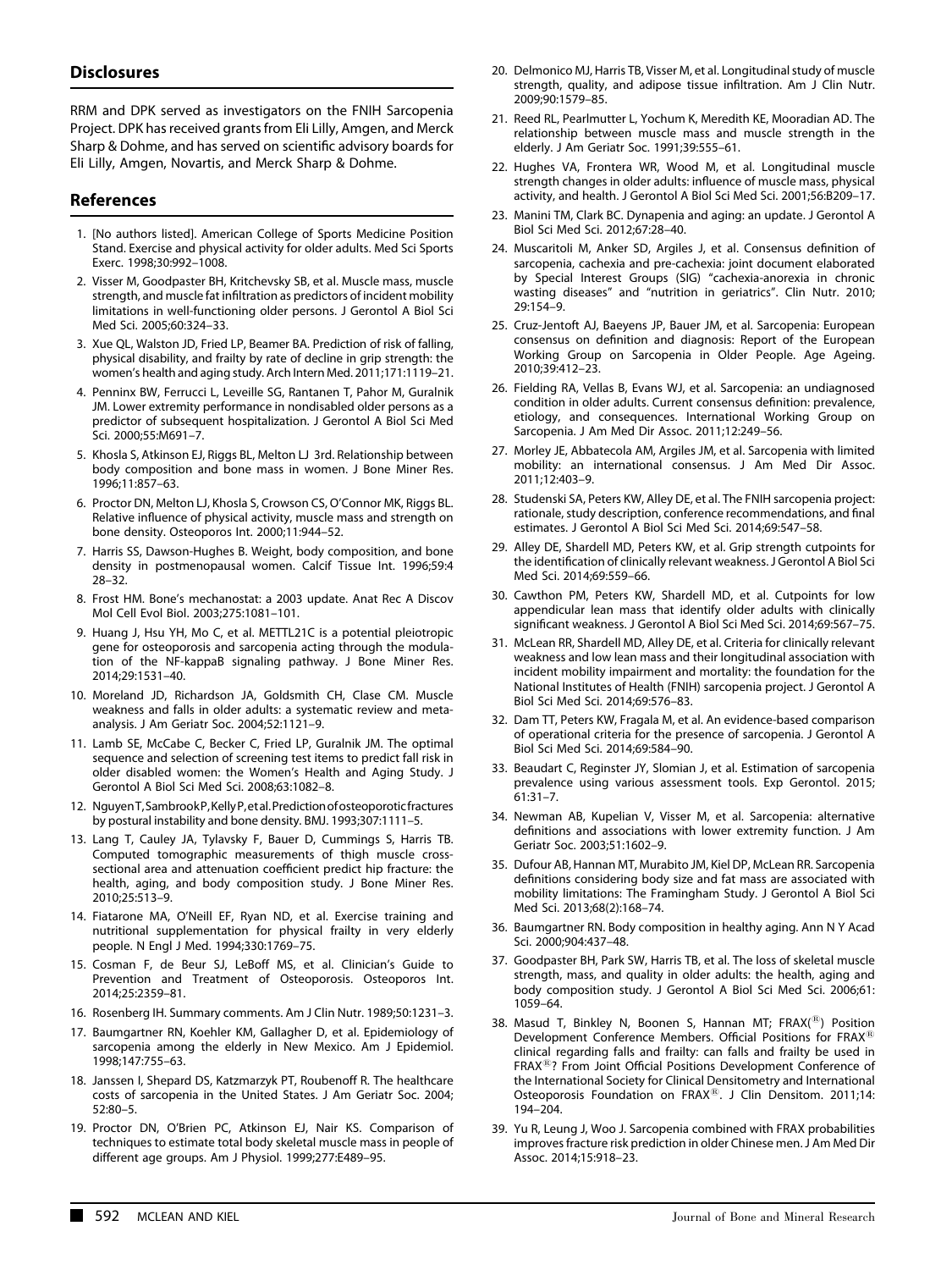

## **UPDATE SULLA SARCOPENIA**

Abstract e commento al lavoro "Developing Consensus Criteria for Sarcopenia: An Update" pubblicato su Journal of Bone and Mineral Research 2015 Apr; 30(4):588-92, effettuato dalla Dottoressa Daniela Merlotti (*Dipartimento di Medicina Interna Scienze Endocrino Metaboliche e Biochimiche, Università di Siena).* 

### <span id="page-7-0"></span>ABSTRACT

Sarcopenia, the age-related loss of muscle mass and strength, is a major cause of impaired physical function, which contributes to mobility disability, falls and hospitalizations in older adults. Lower muscle mass and strength are also associated with lower bone mineral density and greater risk for osteoporotic fractures. Thus, identification of sarcopenia could be important for fracture prevention as it may help improve fracture risk assessment, and muscle mass and strength can be improved with exercise, even among the frailest older adults. Unfortunately, there are no consensus diagnostic criteria for sarcopenia. Consequently there is no guidance to help clinicians identify older adults with clinically meaningful low muscle mass or weakness. Further, development of novel sarcopenia therapies is hindered not only due to the difficulty in identifying participants for clinical trials, and but also because there are no validated, clinically appropriate endpoints for assessment of treatment efficacy. There is currently a major push to establish a consensus definition of sarcopenia, and recent work holds promise that this goal may be within reach. This article discusses the evolution of the definition of sarcopenia, and focuses on the latest recommended diagnostic criteria proposed by the Foundation for the National Institutes of Health (FNIH) Sarcopenia Project. While these empiricallybased cut-points for clinically important low muscle mass and weakness are a significant step forward for the sarcopenia field, important questions remain to be answered before consensus diagnostic criteria can be definitively established. Ongoing work to refine sarcopenia criteria will further advance the field and bring this important contributor to falls, fractures and disability into the mainstream of clinical care and ultimately lead to better quality of life with aging.

*[Torna all'indice](#page-1-0)*

PRESIDENTE R. Nuti COMITATO SCIENTIFICO S. Adami - F. Bertoldo - G. D'avola - E. D'Erasmo - L. Di Matteo O. Di Munno - C. E. Fiore - G. Gandolini - S. Gatto - L. Gennari (tesoriere) - S. Gonnelli - G. Iolascon G. Isaia - N. Malavolta - G. Martini (segretario)- G. Minisola - M. Muratore - M. Rossini

GISMO Istituto di Medicina Interna, Policlinico Le Scotte, Viale Mario Bracci 2 – 53100 Siena www.gismo.net

SEGRETERIA ORGANIZZATIVA